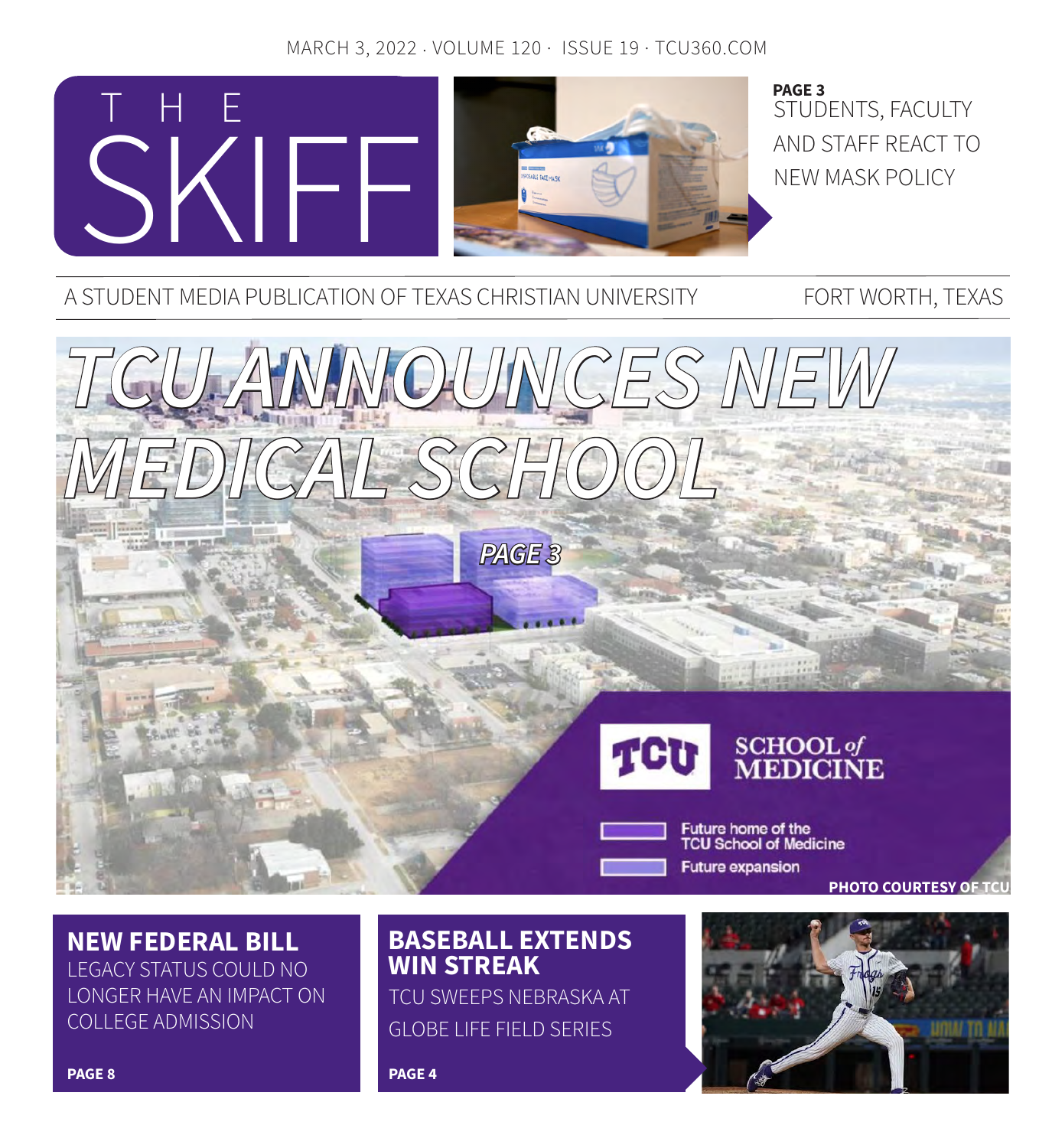#### **CAMPUS NEWS**

## **Year's worth of planning goes into 12-hour dance marathon**

#### **By SARA LITTLEJOHN**

STAFF WRITER , TCU 360

TCU Dance Marathon is a year-long fundraising effort in which members of the TCU and Fort Worth communities dance to raise money in support of their local Children's Miracle Network Hospital, Cook Children's Medical Center.

The fundraising efforts conclude with a 12-hour event where participants remain on their feet to celebrate the children from Cooks. Miracle families from the hospital are also seen at the event, participating in the games, food and fun before the final fundraising total is revealed at the closing ceremony.

The event consists of opening and closing ceremonies, as well as miracle family appearances throughout the day.

The Children's Miracle Network Dance Marathon's mission statement is "We are the generation fighting for the next."

The organization raised \$91,000 last year and hopes to raise \$105,000 this year. All committee members stressed that any money raised will have a tremendous benefit to the hospital.

"Cook has been so overrun with pediatric patients that have COVID," said Alice Birchfield, Dance Marathon President and junior nursing major. "The hospital has had to change different units to become COVID units.

Any amount is going to be a relief for the hospital and those kids."

The money raised is used to pay for things that insurance and the hospital are unable to cover. In the past, the money has gone toward things like therapy dogs, new hospital equipment and the fun ambulances that take patients sightseeing in Fort Worth.

"Every single dollar makes some sort of a difference," said Kaleigh Sinnott, Dance Marathon's VP of Public Relations and senior strategic communication major.

Birchfield and her executive board started planning for TCU's 2022 Dance Marathon just weeks after the 2021 event ended.

Sinnott said she could relate to the quick turnaround from last year's event to planning for this year's.

"It's been going on I feel like since the event last year wrapped up," said Sinnott. "Our motto is 'kids can't wait,' and it really feels like an ongoing thing since we have to be ready to start planning as soon as the previous year's event ends. The event may come and go, but what we are doing never stops."

Bri Gervais, TCU Dance Marathon's Fundraising Director and sophomore nursing major, said the fundraising aspect is the most challenging part of the year-round event.

"Fundraising is what we do throughout the year, from the minute

we are back on campus up until the event, we are constantly raising money for the kids," said Gervais. "Fundraising can be hard, and I am always having to come up with new ideas to keep people encouraged. It is definitely the most important thing that we do."

Due to COVID-19, the 2021 Dance Marathon was completely virtual. Participants joined through a Zoom conference call and remained on their feet for the duration of the 12-hour event. Miracle Families appeared throughout the call to share their stories with the event's participants. This year, Dance Marathon plans for a fully in-person experience.

"The event is in-person this year, so we have been trying to figure out how to run this in-person again," Sinnott said. "We have been having to shift our focus back to doing things in person, such as tabling around campus, which has been a bit of a challenge. We were constantly rolling with the punches with COVID, and social media allowed us to constantly market our program."

Dance Marathon has been on TCU's campus for seven years. Birchfield and her committee have found it difficult to raise awareness for the organization since key starters and contributors of the organization graduated.

"It's been difficult to convey what Dance Marathon is to people who have never heard

of it," Birchfield said. "We have to work harder to convey what Dance Marathon is, what Children's Miracle Network Hospitals are and how we work with Cook Children's." Since 1983, Children's Miracle Network Hospitals (CMNH) have helped to fill fundraising gaps by raising more than \$7 billion. Its fundraising partners and

programs aim to improve the lives of as many children as possible.

The CMNH hospital closest to TCU is Cook Children's Medical Center in Fort Worth. Cook Children's Health Care Systems strives to improve the health of every child located in their region through the prevention and treatment of illness, disease and injury. The non-profit is comprised of eight different entities: a medical center, a physician network, a home health company, surgery centers, a health plan, a health services and a health foundation.

Dance Marathon has six sponsored hours by TCU Panhellenic sororities this year. These sponsored hours consist of an activity or food donation from the chapters to help keep participants engaged at the event.

"It's so fun that every hour is different," Sinnott said. "It keeps people engaged and excited about the event. It is an amazing day, and I can't wait for it to finally be back in person."



# The Skiff

TCU Box 298050 Fort Worth, TX 76129 skiff-editor@tcu360.com Phone (817) 257-3600 Fax (817) 257-7133

#### **Editor** LONYAE COULTER

**Design Editor** Kristen Pastrano **Chief Ad Designer** Tatum Smith

**Associate Editor** Grace Morison

**Director of Student Media Sales and Operations** Leah Griffin

> **Director of Student Media** Jean Marie Brown

#### **Chair, Department of Journalism**

Uche Onyebadi, Ph. D

**Distribution:** Newspapers are available free on campus and surrounding locations, limit one per person. Additional copies are \$.50 and are available at the Skiff office. The Skiff is an official student publication of Texas Christian University, produced by students of TCU and sponsored by the TCU Department of Journalism. It operates under the policies of the Student Media Committee. The Skiff is published Thursdays during fall and spring semesters except finals week and holidays.

**COPYRIGHT** All rights for the entire contents of this newspaper shall be the property of the Student Media.No part thereof may be reproduced or aired without prior consent of the Student Media Director. The Skiff does not assume liability for any product and services advertised herein. Liability for misprints due to our error is limited to the cost of the advertising.

> **The Skiff Circulation:** 1,000 **Subscriptions:** 817-257-6274 Rates are \$30 per semester.

**Moudy Building South** Newsroom, Room 212 2805 S. University Drive, Fort Worth, TX 76109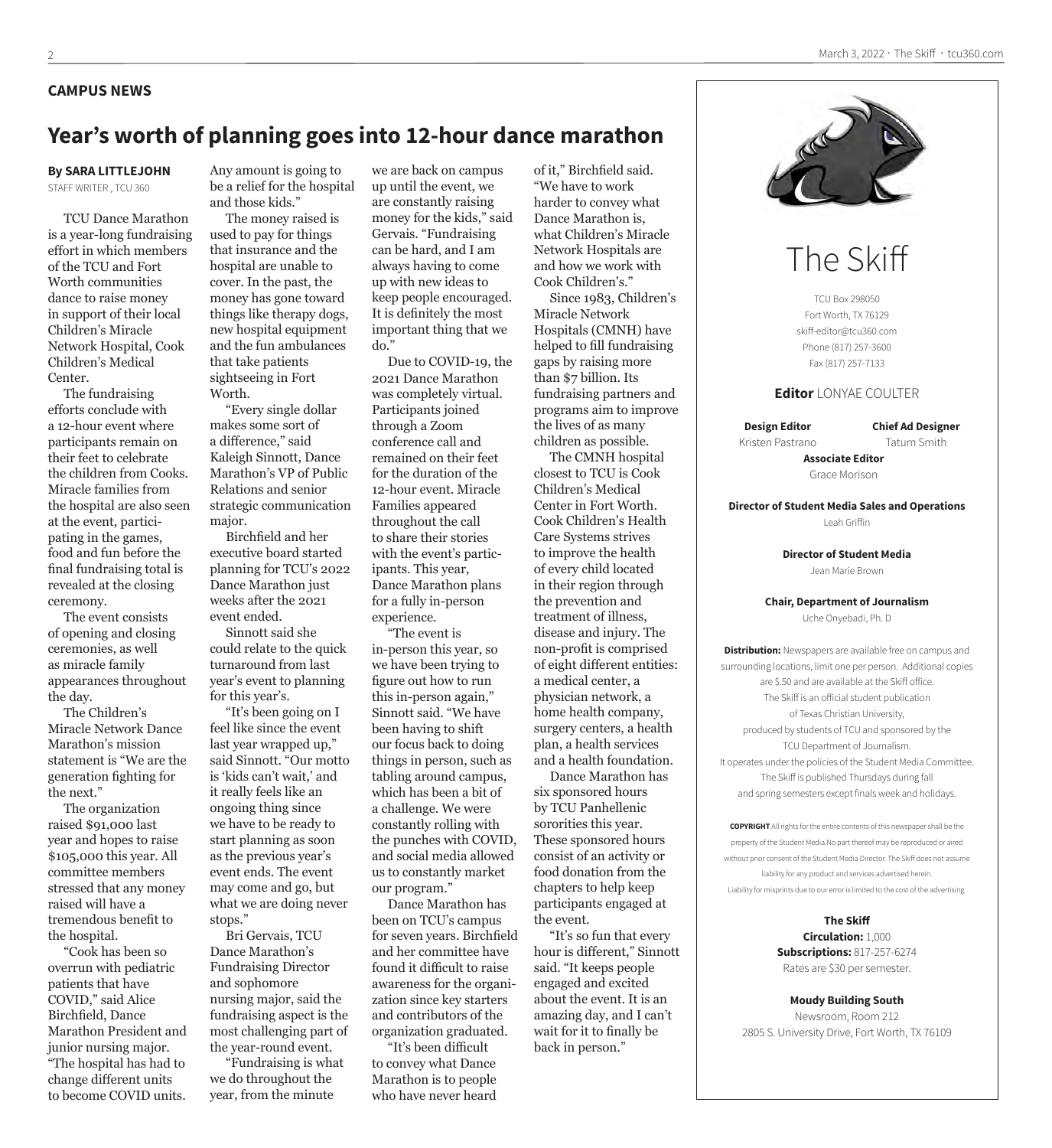#### **CAMPUS NEWS**

# **TCU unveils plans for the new TCU School of Medicine**

#### **By LUCY PUENTE**  STAFF WRITER TCU 360

The new TCU School of Medicine unveiled plans to put down its roots in the heart of Fort Worth's medical district. Plans for the four-story, 100,000 square foot education building were announced on Monday by Dean Stuart Flynn, the founding dean of Fort Worth's first M.D. school,

which was established by UNT Health Science Center and Texas Christian University in 2016.

In January, TCU announced they were taking full ownership of the TCU/UNTHSC medical school and re-introduced the TCU School of Medicine. Although TCU is the sole degree-granting institution involved in the school, they planned to rent space for the medical school from UNTHSC. Both parties agreed a new location would be needed for the TCU School of Medicine.

Flynn said he "never dreamt we would be in the heart of the medical district."

The medical buildings are projected to be complete by 2024, paving the way for new Horned Frog doctors.

With the medical



**PHOTO BY LUCY PUENTE** 

Chancellor Victor Boschini speaks at the medical school announcement ceremony on Monday

district only 10 minutes from TCU's campus, Flynn said the location is a great opportunity to utilize the resources Fort Worth has to offer.

"Proximity to the medical school is essential to build robust relationships and take advantage of the amazing opportunities that we and our partners have in Fort Worth," Flynn said.

Third-year TCU medical student Dilan Shah said learning medicine is all about experience.

"You can only do so much in a classroom, but by being here in the Medical District I'm most excited about the opportunities that will be available to us," Shah said. "Harris Hospital is right across the street so we get to have that duality of the classroom learning and clinical learning."

Chancellor Victor Boschini said he thinks it is "symbolic" that TCU



**PHOTO BY LUCY PUENTE**

Dean Stuart Flynn, the founding dean of Fort Worth's M.D. school speaks at the medical school announcement ceremony on Monday.

is going to be a part of the Southside, and the Southside is going to be a part of TCU.

"This is one of the very few projects that I have ever done that everyone was for it! In fact I haven't met anyone who wasn't," Boschini said.

Fort Worth Mayor Mattie Parker spoke during the ceremony, specifically addressing the lack of healthcare physicians found throughout the United States. The building of the medical school will not only help the medical field, but also help TCU medical students build their skills and use their talents in Fort Worth. "We need them

[graduating TCU medical students] to stay in Fort Worth to become the next doctors and to recognize that talent pipeline is right here at home," Parker said.

# **Students react to masks no longer being required**

#### **By JD PELLS**

EXECUTIVE EDITOR, TCU 360

#### **and TRISTEN SMITH**

STAFF WRITER, TCU 360

TCU students are now no longer required to wear face masks in most on-campus areas, according to an email sent by the Chancellor's Campus Readiness Task Force around 3 p.m. Tuesday afternoon.

The email said that masks are now optional for the campus community and people

can still choose to mask up if they'd like. Masks will continue to be available in campus buildings.

This announcement comes just 10 days shy of the two-year anniversary of TCU's campus closure and shift to online classes at the onset of the COVID-19 pandemic. Additionally,

university professors are allowed to continue enforcing the mask mandate in their individual classrooms. Masks will still be

required in the Brown-Lupton Health Center and other on-campus health care facilities.

The task force said anyone experiencing symptoms, that has been exposed or tested positive for COVID-19 should continue to wear a mask while on-campus.

For some students, faculty and staff, the news came as a long-awaited breath of fresh air, and, for some others, it came as a surprise.

"Honestly, my first

initial thought was that it's kind of poetic," first-year writing major Jack Westerman said.

TCU's peer universities, SMU and Baylor, had instituted mask-optional policies on their campuses before TCU.

"People are starting to become more acclimated to the pandemic and living in it and moving on," Westerman said. Some students and

faculty weren't surprised by the email. "I kind of saw it

coming. The majority

of times I see students in gatherings, they're not wearing masks anyway. So the policy was kinda there as more of a rule as opposed to enforced [rule] in most places," said Kinesiology Professor Dave Farbo.

Other students were surprised that the university would announce this change just days before spring break, a time when many students travel.

"I was kind of surprised," said sophomore nutrition major Brooke Ashmore. "I was just in my micro-bio lab, and we were talking about we didn't think it would get taken off until after spring break. But I guess we went for it now."

Many students still agree to respect the policies listed in Tuesday's email.

"If a professor insists, I'll throw it on, but I don't think I'm going to walk into a class with a mask too much anymore," said Westerman.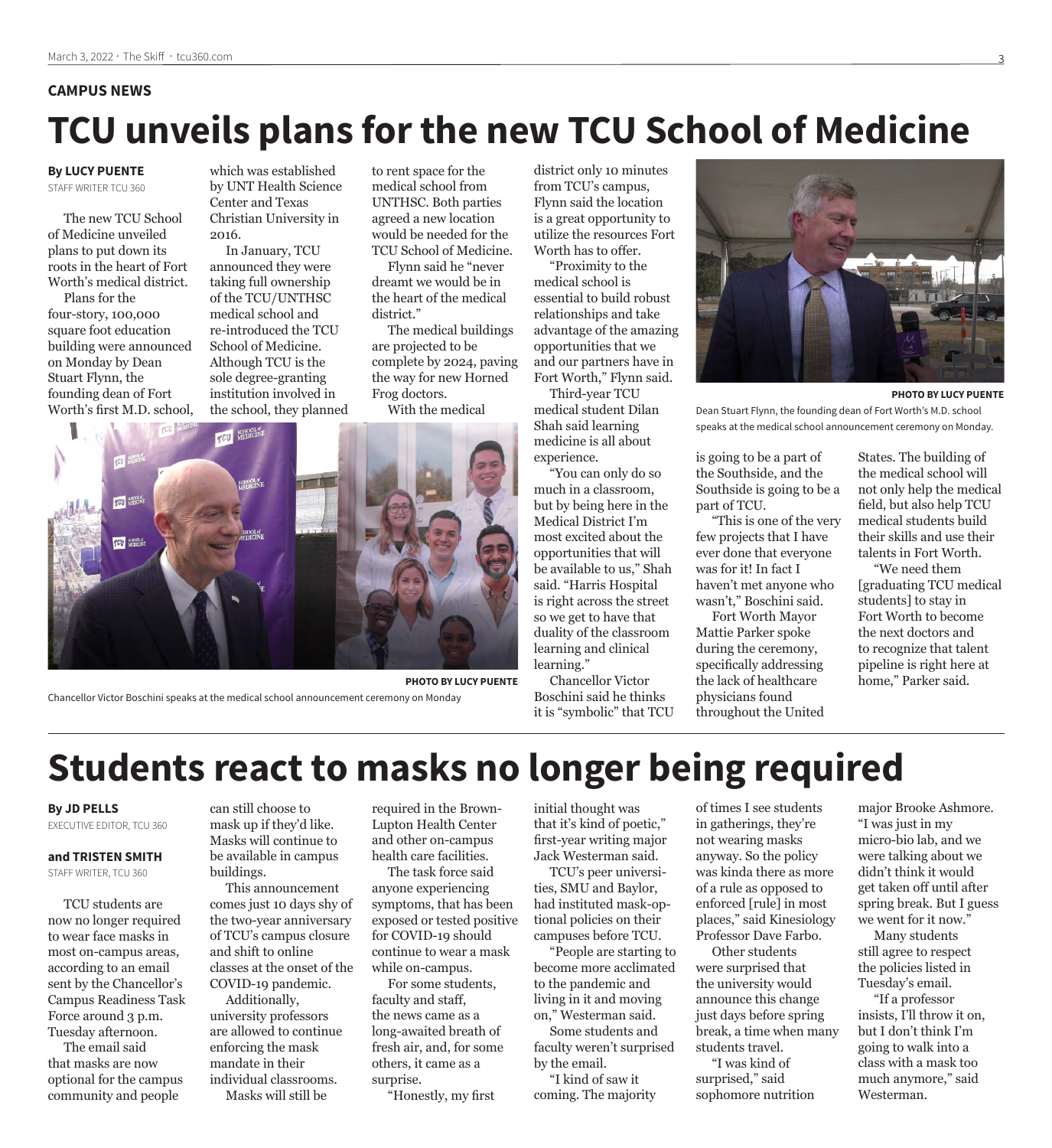#### **CAMPUS FEATURE**

## **Alpha Phi Alpha fraternity event encourages diversity in blood donations**

## **By JARRETT HARDING**

STAFF WRITER, TCU 360

The American Red Cross and North Texas Region Diversity, Equity, Inclusion Committee gave a lecture to the TCU community on the importance of donating blood to replenish a dwindling North Texas supply.

Members of the Alpha Phi Alpha fraternity hosted the event on Feb. 17 with the Red Cross and North Texas Region Diversity, Equity, Inclusion Committee.

These organizations encourage the community to not only donate blood — but diverse blood. Diversity in blood supply is

important for people who need blood transfusions that are equally diverse and similar in heritage as the donor.

Blood supply is at the lowest it has been in the last decade due to COVID-19 and winter weather. This is worse for those who are in need of diverse blood transfusions, North Regional Cell Account Manager for the American Red Cross, Rena Witherspoon said.

"Those that have sickle cell disease have rigid and sickle-shaped blood cells," Witherspoon said. "This causes problems when red blood cells circulate around the body due to the cells' inability to hold more oxygen."

Those suffering from sickle cell disease normally experience things like dizziness, fatigue and pain throughout the body. "Other problems caused by sickle cell disease are acute anemia, tissue, and organ damage, and even strokes," Witherspoon said.

"The trait for sickle cells is autosomal recessive," Executive Officer of the North Texas Region Diversity, Equity, Inclusion Committee and junior at TCU, Zach Rouseau said. Both parents must pass on the gene for their child to suffer from sickle cell disease, however, it only takes one parent to pass on the gene to their child.

Their goal is to encourage all people to donate blood but more specifically to help grow the number of African American donors. Witherspoon said, "African American donors are three times more likely to match the blood needed for sickle cell patients than those who are not of African descent."

The best way to support their cause is to donate blood but also to educate and spread awareness about blood drives and sickle cell disease by volunteering and becoming a blood program leader (BLP) to help educate others.

The organizations are also giving incentives.



Alpha Phi Alpha fraternity and Rena Witherspoon (center) spreading awareness and educating those about sickle cell.

"Everyone who donates blood will get a \$20 amazon gift card within 30 days of your blood donation via email," Witherspoon said. "Those who become a BPL will receive \$200 for their time as well."

"We need diversity in our blood supply," Witherspoon said. "Our blood supply should match not the population, but the medical needs of the community."

#### **SPORTS**

## **No. 17 TCU sweeps Nebraska at Globe Life Field, extends win streak**

#### **By CHARLES BAGGARLY** STAFF WRITER, TCU 360

TCU baseball swept the Nebraska Cornhuskers in the Globe Life Field series this weekend, extending their win streak to five-straight games.

The starting rotation was lights out, giving up a combined four runs in 19 innings pitched. First baseman David Bishop and center fielder Elijah Nunez led the way offensively, each totaling four hits and four RBIs.

#### **Game 1**

Starting pitcher Austin Krob pitched a gem, helping TCU defeat Nebraska 4-1 to take the opening game.

Krob, who hasn't given up a run this year, threw six scoreless innings, giving up two hits and striking out six.

The game was relatively quiet for both teams on offense, but the Frogs capitalized on two big at bats from Bishop and shortstop Tommy Sacco to pull ahead from the Cornhuskers.

Sacco hit his first homer of the year, a solo shot to left field in the third inning, giving TCU the lead.

Bishop then hit a bases-clearing double in the fifth, driving in three runs to give the Frogs some insurance.

Relief pitcher Luke Savage had a rough night, giving up two hits and hitting a batter in less than one full inning.

Reliever River Ridings got the four out save, striking out three batters.

#### **Game 2**

Nunez, after not playing in the opening game of the series, had a stellar night, driving in four runs to help TCU beat Nebraska 8-3.

Right fielder Luke Boyers hit a home run in the first, securing an early lead for the Frogs.

After starting pitcher Riley Cornelio shut down the Huskers for the third straight inning, designated hitter Reed Spenrath added to the lead with a double down the right field line, scoring second baseman Gray Rodgers.

Soon after, Nunez hit a single that drove in two more, giving TCU a commanding 5-0 lead.

Cornelio was dominant throughout. He gave up three hits and fanned seven in six innings.

Rodgers hit a two out double in the sixth, bringing Bishop home to score. Rodgers ended the inning getting thrown out trying to advance to third.

After giving up a solo shot the following inning, Nunez responded with

a two run single for the second time this game. Nebraska failed to respond, giving TCU

their second win of the series.

#### **Game 3**

The Frogs once again scored early with a Bishop single to right field, scoring Nunez, who had two hits on the day, and leading the team.

After starting pitcher Brett Walker gave up a run to the Huskers in the third, Gray Rodgers responded with a double down the left field line, scoring third baseman Brayden Taylor.

The Frogs added to their lead with a big fifth inning, scoring from a Boyers single, a Taylor double and a Rodgers fielder's choice.

Walker had a solid outing, giving up two runs in seven innings and striking out six. Relief pitcher Marcelo Perez took over, giving up one unearned run due to a passed ball.

In the ninth, Ridings loaded the bases, giving Nebraska an opportunity to tie or take the lead. The game ended in controversy after Taylor fielded a slow bouncer and made a snappy throw to first base. The umpire called the runner out, even though he was clearly safe.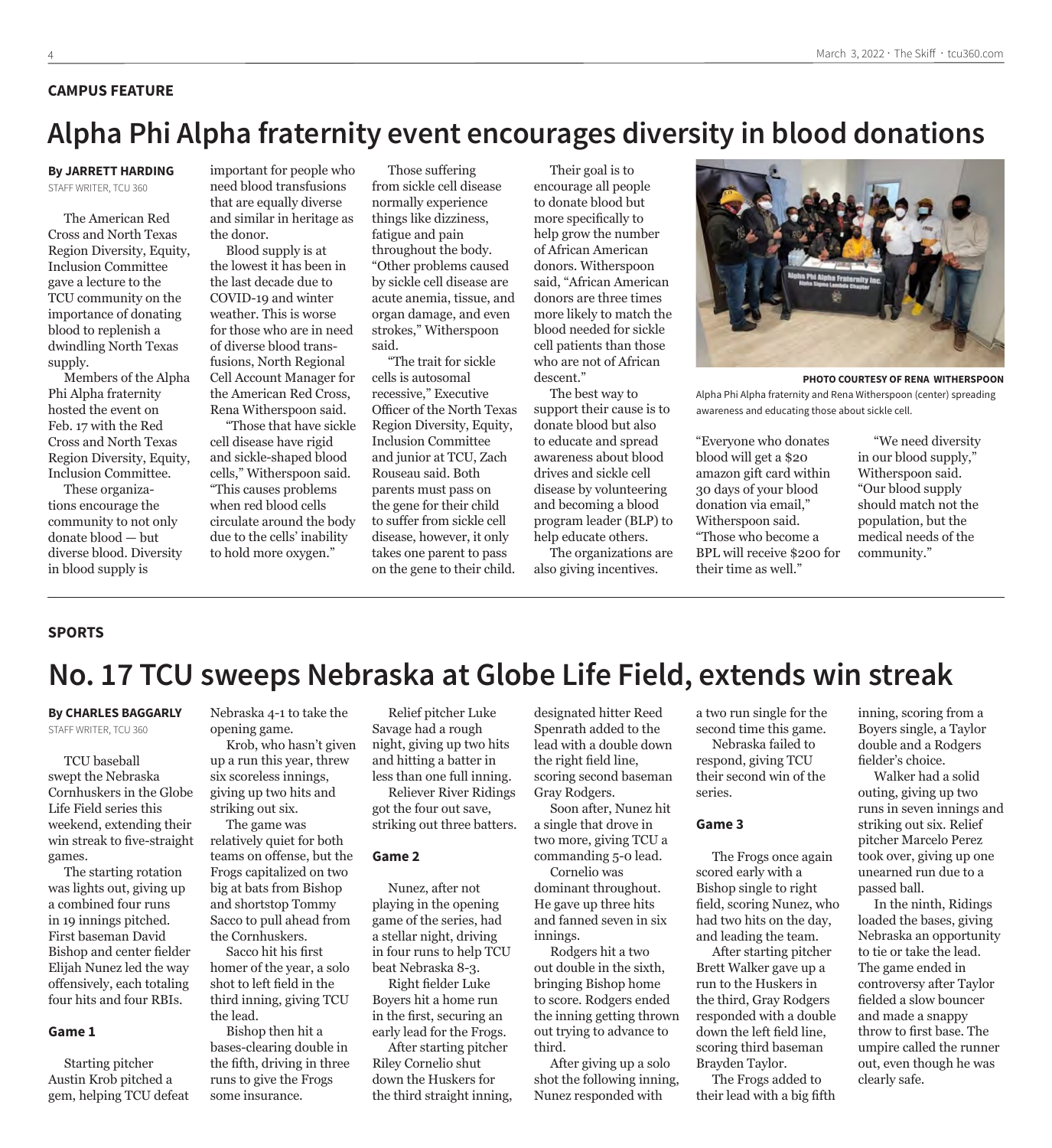#### **SPORTS**

## **Miles 'puts on' for Fort Worth, leads basketball in upset over No. 9 Tech**

**By COLIN POST** SPORTS EDITOR, TCU 360

*"I've decided to stay home and put on for the city that made me."*

**- MIKE MILES JR.** TCU BASKETBALL GUARD

When Mike Miles committed to TCU over a multitude of other Power 5 schools, the Lancaster, Texas native said that short, powerful phrase in reflection of the goals he had for his time in the purple and white.

Two years later, Miles had the game of his life against No. 9 Texas Tech in front of a nearly packed-out Schollmaier Arena to all but seal an NCAA tournament berth for TCU.

When asked postgame if nights like Saturday's were what he envisioned when he said that phrase, Miles said that's "exactly" what he meant.

"I feel like that's a great example of it," Miles said. "It was huge getting that win and everybody coming on the court and taking pictures with everybody."

Riding 26 points, four rebounds, four assists and a career-high five steals from its star point guard, TCU shocked Texas Tech 69-66, earning its seventh win in Big 12 play and 18th overall.

Once the outcome of the game had been

sealed, thousands of TCU students and fans stormed the court. Miles stayed on the court for nearly 30 minutes afterward to take pictures with nearly every fan that asked.

To most college basketball insiders, the seven-win mark, especially coming against a top-10 opponent, ensures a berth to the NCAA tournament for the Frogs.

"I mean only time can tell. I believe this team is a tournament team," forward Emanuel Miller said. "I have complete trust in my teammates, especially these two right here [pointing to Miles and guard Micah Peavy]. I think we have proven enough that we are one of the best teams in the country."

Miller joined Miles in double figures on the scoring end, putting up 11 points to go with four rebounds, a block and a steal.

Behind 14 steals, TCU forced 20 total turnovers on the night, which was a season-high for Texas Tech. On the other side, the Frogs committed just 13 turnovers.

Trailing for most of the game, the Frogs took the lead for the first time in almost 25 minutes of game time on a 3-pointer by guard Francisco Farabello with 3:47 left to play.

From there, the teams went back and forth before a dunk by center Xavier Cork followed by a pair of turnovers and a pair of misses by the Red Raiders sealed the win for TCU.



TCU guard Mike Miles (center) celebrates with fans following TCU's 69-66 upset of No. 9 Texas Tech in Fort Worth on Feb. 26, 2022

"It means everything. It shows how much fight we have in us. It shows how much we're determined to win. It shows we can overcome anything," Miller said. "We had a stretch where we lost three games in a row, and I think as a team collectively, this is the best way you can answer a challenge – Tech, at home, with a lot of Red Raider fans in the crowd, our great student section in the crowd. This is everything."

Forward Bryson Williams got Texas Tech's final look at tying the game, but the few tenths of a second left on the clock did not even leave enough time for his attempt to count.

Williams was a forced to be reckoned with all night, leading the Red Raiders with 21 points on 8-for-9 shooting.

There was an electric buzz in Schollmaier Arena to start the game. The crowd was nearly half Red Raider fans, and all but a few seats were

Throughout the first half, the two teams traded blows. Williams scored the first 7 points for Texas Tech, but TCU held pace, tying the game at 7 apiece on a Miles three-pointer.

filled.

The Red Raiders then grabbed a 6-point lead, but the Frogs responded with a resounding 14-4 run to go up by 3 with 8:27 to go in the first half.

Four different TCU players scored during the run, with Miller leading the way with 5 points on his own.

The Frogs got as close as 3 with just over two minutes left before halftime, but a 5-0 run by guard Adonis Arms for the Red Raiders put TCU down 41-33 going into the locker room.

In the first 20 minutes, Miles had scored 14 points on his own, as the All-Big 12 guard was doing all he could to keep up with 61% shooting from Texas Tech to that point.

After scoring 11 points

in the first half, Williams continued to score in the second half, hitting an impressive sky hook to give the Red Raiders an immediate 10-point lead.

"He's [Williams] hard to guard. He really is," Dixon said. "Plus, he makes his free throws. [A] couple of the drives were really tough. He went left one time, went right one time. That says a lot."

Williams finished a perfect 4-for-4 from the charity stripe.

Miles continued to keep the Frogs in the fight, though. He scored TCU's first 5 points of the second half, and his third 3-pointer of the game cut the deficit to 8 with just under 16 minutes to play.

The Frogs began to feed off the energy of their leader, putting together a 10-2 run that was capped by a strong and-1 layup by forward Eddie Lampkin.

TCU pulled within 4 moments later, but Texas Tech seemed to always have an answer. The

Frogs' deficit fluctuated between 4 and 8 for the next eight minutes of game time.

With just under four minutes to play, Farabello caught a pass, pump faked, and calmly drilled a 3-pointer to put TCU ahead (61-60) for the first time since midway through the first half.

That spurred a dogfight between the two teams, and the lead changed six times over the next three minutes.

Finally, TCU got a score to take the lead on Cork's slam and a stop on the other end, giving the Frogs the momentum they needed to secure a victory.

"X [Cork] was huge for us down the stretch on offense and defense," Miles said. "He gave us a lot of energy when Eddie [Lampkin] was out. We all know Eddie is the most energetic person in the world, but X came in and gave us a lot of energy, so that was good."

Cork finished with 6 points, making all three of his field goal attempts. Following his big dunk, the characteristically quiet big man tapped his head in the "on his head motion" to let his defender know that he had just been dunked on.

"To do it at home, with all the fans storming the court, it's everything," Miller said. "It just shows how much we are a family at this school. It shows how much they care. They could've given up on us, but we have the realest student section in the country."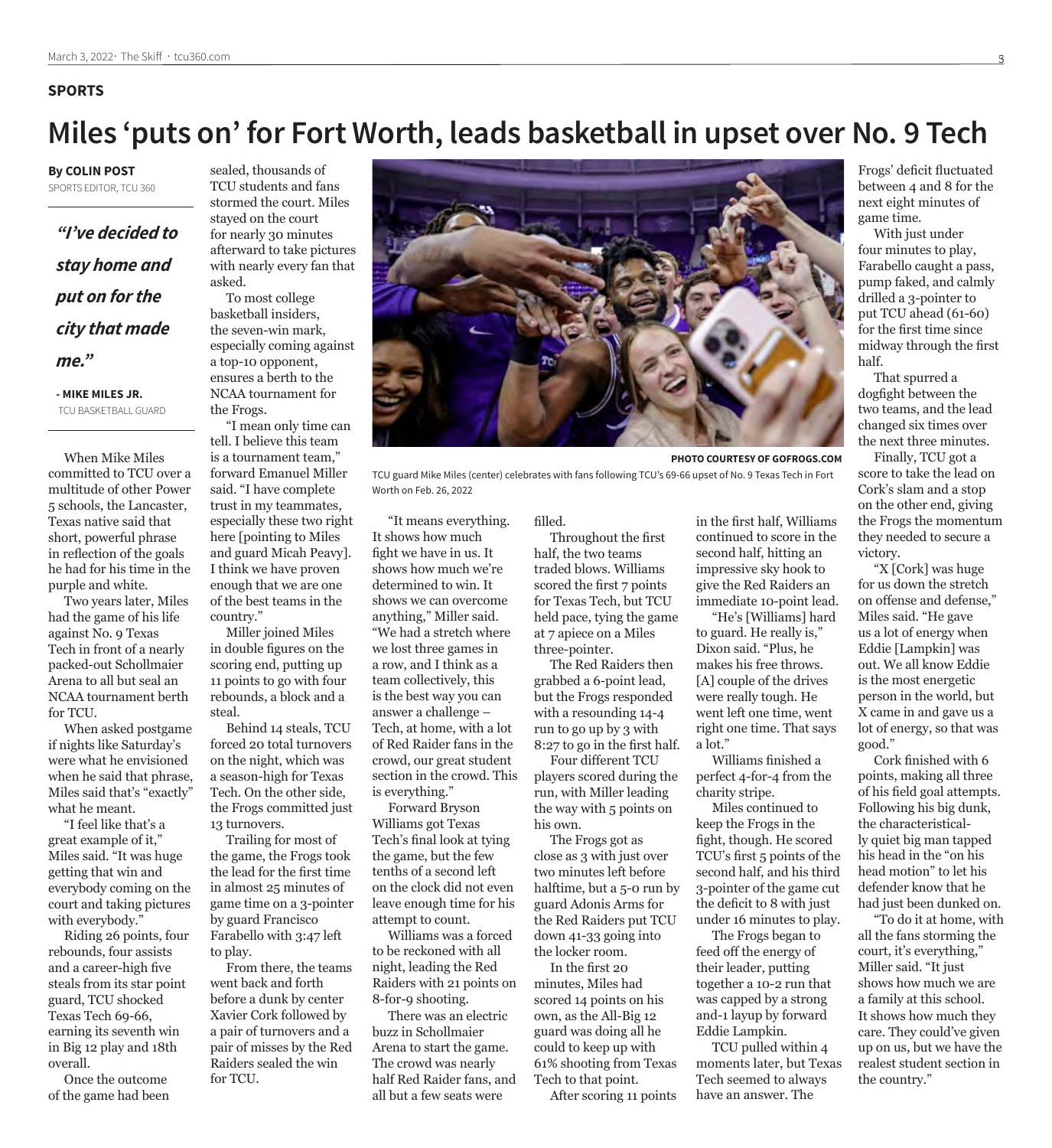# **HAVE A gree SPRING BREAK!**

DOWN 1 Storied mariner 2 Princess in a Wagner

> famous for its botanic garden

masterpiece 6 Preceder of ski or midi

7 Arenas typically have many of them 8 Finish, with "up" 9 "Fantasia" was the first

commercial film shown in it 10 It's measured in feet, not inches 11 Action after a change of mind 12 Rodomontade 13 How mountain

opera

1687

## **The New Hork Times** Edited by Will Shortz

#### ACROSS

- 1 What hearts and ships may do
- 5 German physicist after whom a unit of magnetism is
- named 10 Round houses?
- 14 "Hmm, OK"
- 15 Surprise ending, of sorts
- 16 "I'm starting right now!"
- 17 Question after a digression
- 19 Lip
- 20 Nonkosher lunch
- order
- 21 Villain in the DC
- Universe 22 It can be a show-
- stopper
- 24 Foofaraw
- 25 O.R. staffers 26 "I'm with \_\_\_" (2016
- campaign slogan)
- 27 Easy mark
- 28 Alaskan peak
- 30 Who wrote "Who controls the
- past controls the
- future. Who controls the present controls
- the past"

32 1970s-'80s Renaults 34 Like a stamp pad 35 Classic John Donne line

38 So-so 40 Republican politico Michael 3 "Principia" author, 4 London district

- 41 Garden produce named for an Italian city 5 Picasso antiwar
- 44 Driller's blowout 48 Grazed 49 Suffer 50 Escort's offering
- 51 Chopper 52 Young celebrity socialite
- 54 Something to break at a casino? 55 Be off guard 56 Blacken on a grill
- 57 Go on horseback à la Lady Godiva 60 "Forever, \_\_\_" (1996 humor book) 61 Immobile

64 Upstanding fellows

e.g.

- 62 Wasatch Mountains resort town roads rise 18 Setting for the 2009 film "Precious"
- 63 Tanners' supplies 23 Drop the ball 26 Locale of
	- Wiesbaden, Germany
- 65 Dennis the Menace, 29 Pearl City greeting

30 Cornmeal dish 31 Red and rosé, for

two 33 Adams behind a

- camera 35 1965 Shirley Ellis hit full of wordplay,
- with "The" 36 Certain amenities for first-class
- passengers 37 Michelle Obama vis-à-vis Princeton

38 Cooked slowly in a closed pot

- 39 Cause for many people to scratch
- 42 Gob 43 Something
- well-placed?
- 45 Take care of
- 46 Glorifies 47 What two sets of
- dots within double lines indicate, in musical scores 50 Head off
- 53 Some long-term
- plans, in brief
- 54 It's perfect
- 58 Like Bach's Partita for Violin No. 3

59 Fist-bump



#### **Carpe Diem by Niklas Eriksson**

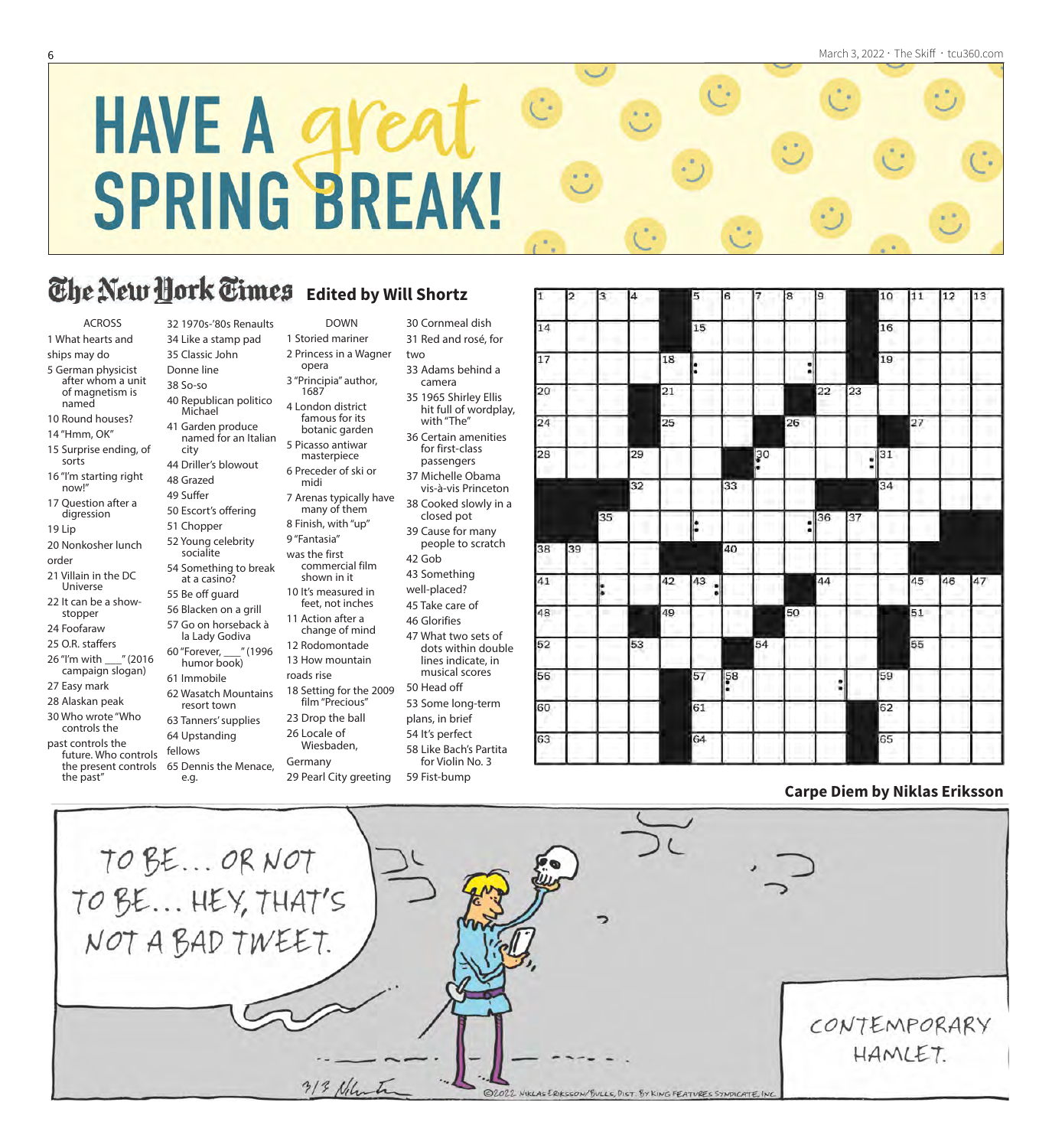March 3, 2022 · The Skiff · tcu360.com



#### **Dustin by Steve Kelley and Jeff Parker**



## **Horoscope**

The Stars Show the Kind of Day You'll Have: 5-Dynamic; 4-Positive; 3-Average; 2-So-so; 1-Difficult

**ARIES** (March 21-April 19)  $\star\star$  Avoid ego conflicts with parents, bosses and the police today, because people are intense and volatile about what they want to do. You might have a ruthless drive for power or encounter someone who has that drive. Tread carefully! Tonight: Listen.

**TAURUS** (April 20-May 20) **★★★** You might become a victim of your beliefs about politics, racial issues or religion. (Don't kid yourself. You think you're right.) This is a brief influence. It's important to remember there are many ways to look at every situation -- not just one. Tonight: Be tolerant.

**GEMINI** (May 21-June 20)  $\star \star \star$  Physical passion is the stuff of movies today. You also might feel passionately about financial matters. (You won't give an inch.) You will fight for your share. If you encounter disputes, be wise and postpone these discussions until next week. Tonight: Check your finances..

**CANCER** (June 21-July 22)  $\star\star$  Demonstrate care and patience. If someone close to you is overpowering, step aside. This is a poor day for an argument, because people will get caught up in ego. Therefore, be wise and table important discussions for next week. Tonight: Cooperation.

**LEO** (July 23-Aug. 22) \*\*\* You will work hard to achieve what you want today. Nothing will stop you. Be careful that you're not taking charge because you're on an ego trip. Today, everyone

wants to run the show! You also might want to make improvements to your job and your health. Tonight: Go gently.

**VIRGO** (Aug. 23-Sept. 22) **★★★ Today you want** romance to be worthy of a diary entry. You also have strong feelings when dealing with your kids. Check your ego at the door. Think about how you can improve your closest relationships. Tonight: Be agreeable.

**LIBRA** (Sept. 23-Oct. 22)  $\star\star$  This is a classic day for power struggles with family members. You care about the appearance of things more than most people can fathom. Perhaps this is the reason for your argument. Tonight: Stay calm.

**SCORPIO** (Oct. 23-Nov. 21)  $\star \star \star$  You are a willful sign, and today everyone is pushy and willful! "Lions and tigers and bears, oh my!" Take a breath and step back to allow a little space in your discussions with others. Avoid dangerous neighborhoods today. Tonight: Be aware.

**SAGITTARIUS** (Nov. 22-Dec. 21)  $\star \star \star$  You love the outdoors, you love animals, and you love to figure out ways to get rich. Today these areas might be where you become obsessed, especially in financial discussions. It pertains to buying something. Tonight: Guard your assets.

**CAPRICORN** (Dec. 22-Jan. 19)  $\star \star$  This is a powerful day because Venus, Mars and Pluto are lined up in Capricorn. This is no casual event. People will make a grab for power. At the first hint of violence, run in the other direction. On the upside, you will work very hard today. Tonight: Relax.

**AQUARIUS** (Jan. 20-Feb. 18)  $\star\star$  If you think something fishy is going on, it is. There's a lot of intense (possibly violent) energy that is hidden today. Therefore, be aware. Be mindful. Be wary of anyone who looks angry or unbalanced. Easy does it. Tonight: Hide.

**PISCES** (Feb. 19-March 20)  $\star \star \star$  A power struggle with a friend might take place today. The key to this day is to make your goals the goals of others -- or vice versa -- so you are working for a win-win solution. Good luck! (It's possible.) Tonight: Be patient.